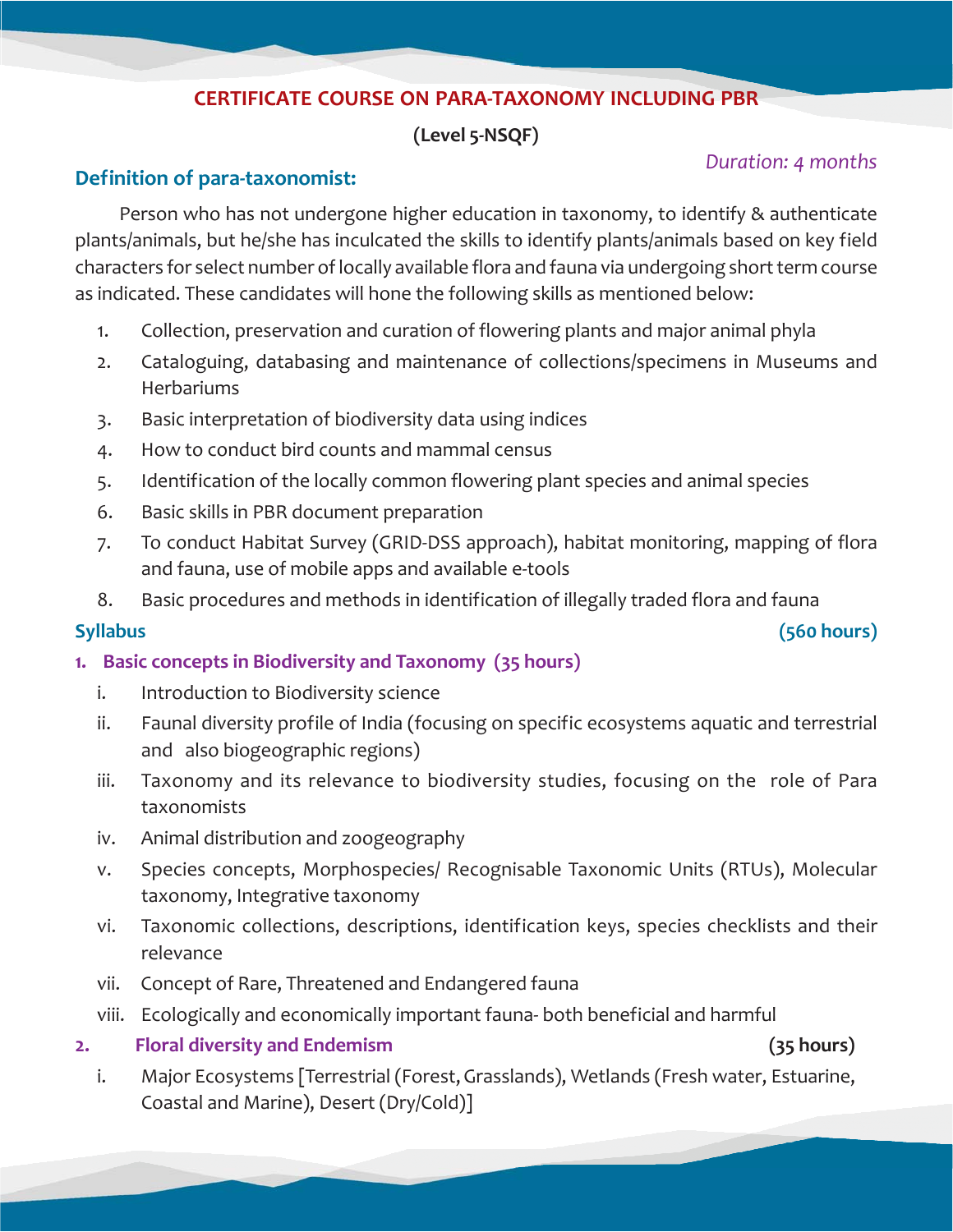- ii. Vegetation Types in India
- iii. Introduction to various plant groups
- iv. Phytogeographical Regions of India
- v. Biodiversity Hotspots in India and Endemism in Indian Flora with special emphasis on Flowering Plants
- **3. Field surveys, collection, preservation, identification and analysis of fauna- principles and procedures (140 hours) (inclusive of field work /practical)**
	- i. Field surveys, collection, preservation and curation of fauna, with special focus on major invertebrate and vertebrate phyla
	- ii. Labeling and documenting collection data, cataloguing, databasing and maintenance of collections/museum specimens
	- iii. Identification of locally common aquatic and terrestrial macro-invertebrates and vertebrates
	- iv. Animal census techniques (Birds, mammals) including Camera traps
	- v. Status surveys of animals and their relevance
	- vi. Basics in interpretation of biodiversity data using Biodiversity indices
- **4. Field surveys, collections, preservation and identification of flora (105 hours) (inclusive of field work /practical)**
	- i. Morphology of flowering plants (vegetative and reproductive parts) and acquainting botanical terms
	- ii. Method of dissecting floral parts and observation
	- iii. Introduction to local flora with their local and botanical names
	- iv. Collection of plants and field data
	- v. Method of poisoning, mounting and preservation of plant specimens (herbarium/ museum)
	- vi. Incorporation and curation of specimens (herbarium/museum)
	- vii. Method of identification using Floras/Revisions/Monographs
	- viii. Preparing artificial keys for identification

# **5. Economic botany and Traditional knowledge [35 hours]**

- i. Introduction to Economic Botany (useful plants and plant products)
- ii. Medicinal Plants and Folklore/Traditional Indian Medicinal Systems
- iii. Indigenous Tribal Communities and Traditional Knowledge (region-wise)
- iv. Sacred Groves and Components